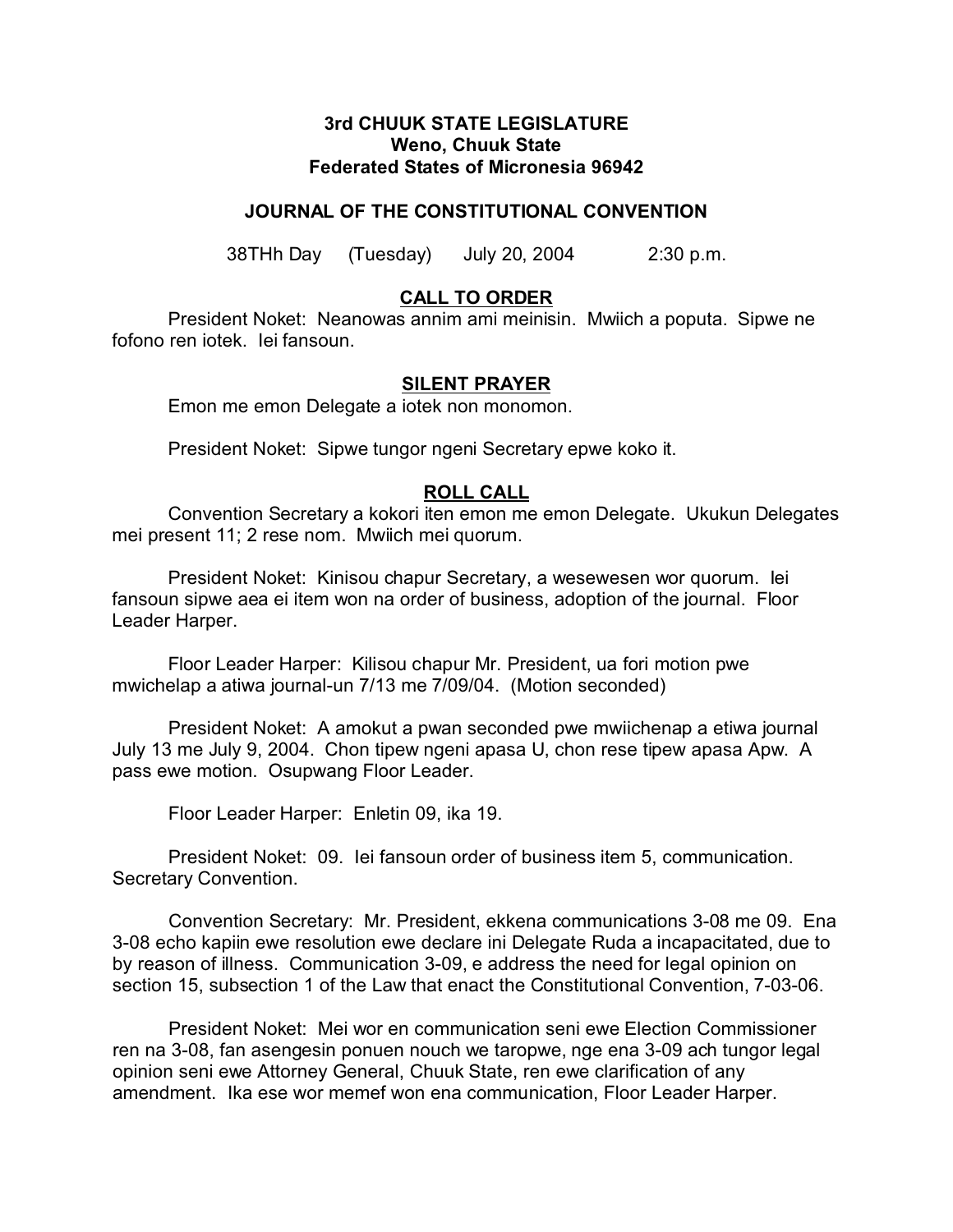Floor Leader Harper: Kilisou Mr. President, ren na communication 3-09, met mei wor timeframe won tungor ngeni AG an epwe tongeni ponueni noum we taropwe.

President Noket: Ese wor timeframe, Floor Leader. Sichok tungor an epwe amwitiri ponuan nei na taropwe. Ika pwe ese wor kapas eis sipwene angangeno won order of business ren unfinished business. Sipwe nom won second reading. Floor Leader Harper.

Floor Leader Harper: Kilisou Mr. President, ita upwe chok tungor Secretary affata kich ika met status won.

President Noket: Secretary, kopwe emweni mwichenap ika ian sia tik ian ren ei eu proposal.

Convention Secretary: Mr. President, mwiich a resolved into committee of the whole, a wor discussion murin a rise iwe murin chok an rise a wor motion ren adjournment, ese mwo wor soposoponon angangan an epwe wor oral report me pwan action epwe continued won ei mettoch. Met mei still outstanding epwele wor soposopolo angang won second reading, in plenary.

A wor asoso me ren President. Mwiich a pwan niwinsefan.

Chairman Mori: Mr. President, ua amokutu pwe ewe rule epwemwo suspend ren written report. (Motion seconded)

President Noket: A amokut a pwan seconded pwe epwe mo suspend nouch we rule, e require ini written report ren an Chairman Mori epwe mwo chok brief ini. Chon tipew ngeni ewe motion apasa U, chon rese tipew ngeni apasa Apw. A carried ewe motion. Chairman Mori.

Chairman Mori: Mr. President, kinisou chapur, ngang upwe pwan amusomus ngeni achengicheng Delegates meinisin fan asengesin a tam fansoun ach we committee of the whole mwiich, iwe eni esap unusoch met ngang upwe ani report ikenai. Ren chok met ngang upwe tongeni apasa non ititin pwe eu report. Ekkewe chon ika proponent won ewe proposal ra apasa weiresin ar repwe katonong ren proposed amendment through ewe popular initiative, iwe ra mochen epwe mecheresino angangan epwe tongeni ei amendment. Pwan soposoponon usun mei katonong ren emon ekkewe delegate chon support ini proposed amendment a pwan apasa nge non ewe fansoun ekkewe framers ren nouch original constitution ra nenengeni ewe aukukun aramas non ewe fansoun ewe 25% mi pwan arapakan nono ngeni chok en ukukun 5% ren iteiten aramas ren ikenai. Ren na wewe, ina wewen ra support ini ei ekkesiwin an epwe siwin seni ewe 25% ngeni 5%. A pwan wor pusin an ewe colleague seni an we region e opposed ini ei men, e wata nge a pusin apasa ren fan iten ekkewe framers non nouch ei constitution rese mochen epwe mecheres sakkun ekkesiwin epwe tonong. Ach nenengeni nge ewe e ese tipew ngeni ei proposed a mochen epwe chok stay won ewe 25%. Iwe pwan soposoponon Mr. President, ngang upwan mochen upwe wanong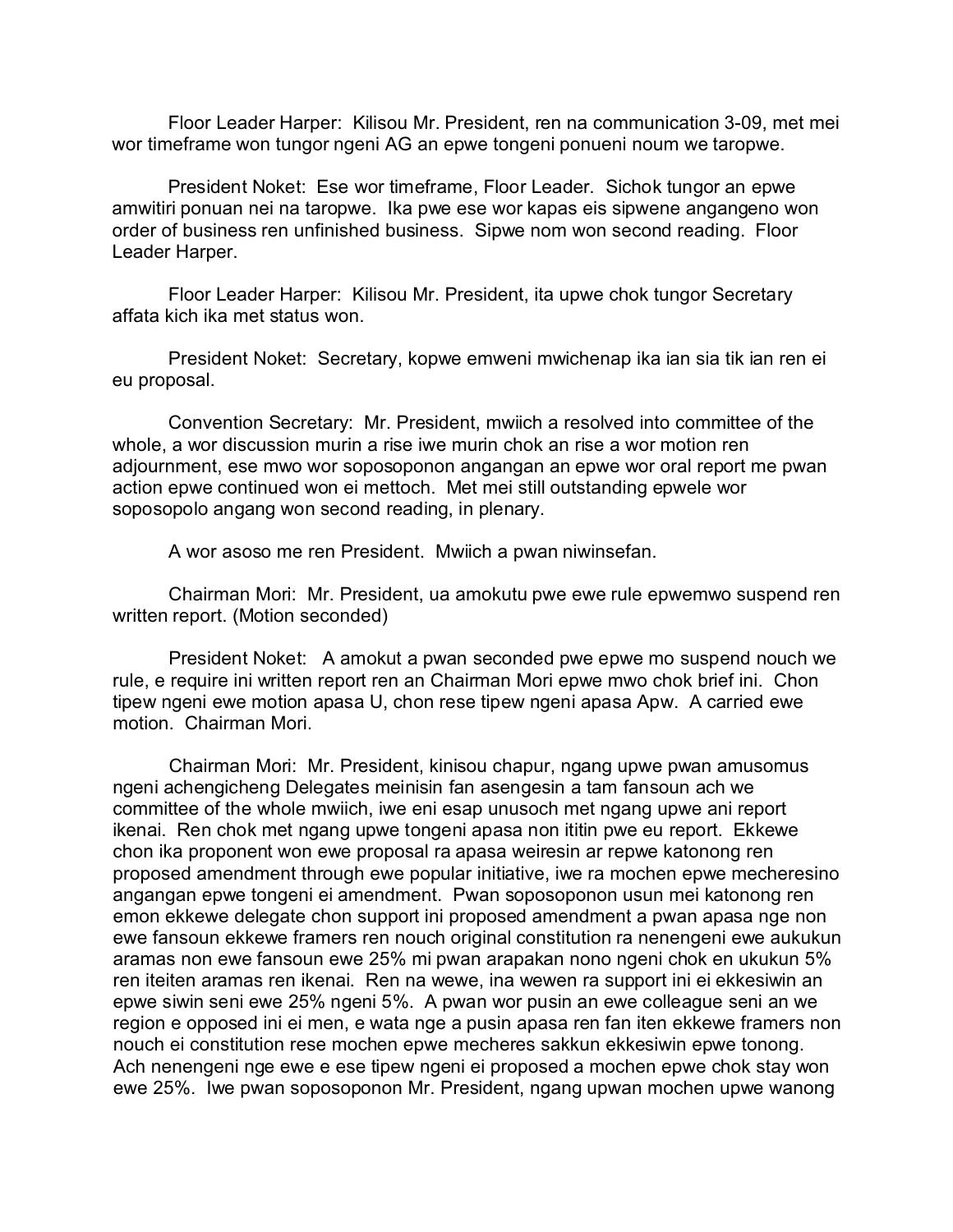eu auchean eu example ren ekkewe proponent won ei proposal, ren ewe pik semer we e wanong ren noun kewe repwe ochoch, a wor ekkewe mei towaweno a pwan wor ekkewe mei kaneto a pwan wor ekkewe rese nom won ewe fonu ewe semenap mei nom won me ewe pechen pik, iwe a tou ewe order me ren ewe semenap pwe repwe ne etto angei ochar we pik nge repwe chok ochei non ewe ranin, iwe ekkewe mei towaueno rese tongeni ar repwe tongeni angei ochar ewe pik, pwan ekkewe mei kineto, rese pwan tongeni ochei pokiten ir mei pwan towaw seni pwan ewe fonu, ina mwo ika ir mei pwan kaneto seni ekkewe mei kon towaw. Nge ekkewe re nom won ewe fonu ra tongeni repwe ochei ewe pik pun ir mi nonometa ren ewe semenap ika re nonom won ewe fonu. Ei illustration a katonong fan asengesin ekkewe chon rese tipeew ngeni ei proposed amendment fan iten an epwe kinetiw nukanapan ewe 25% nge ra mochen ar repwe compromise nge repwene kinenong nefinen 25 me 5. Iei wewen a katonong ei illustration ren ewe emon delegate I a mochen epwe pusei pun ei 40% as proposed epwe ina an ewe committee recommendation fan asengesin ei proposal. Ika pun usap mwanino Mr. President, mei I taitap chon oput, chon tipew ngeni nge usun ekon pochokun ngeni an ekkewe proponent won ei proposal push ei an epwe iei an ewe committee recommendation ngeni mwiichenap. Kinisou chapur Mr. President, meni ina ukukun ngang upwe tongeni report ei.

President Noket: Ika mei wor kapas eis won ewe report. Floor Leader Harper.

Floor Leader Harper: Kilisou Mr. President, ua fori motion pwe plenary a etiwa ewe report seni ewe committee of the whole. (Motion seconded)

President Noket: A amokut a pwan seconded pwe mwiich a etiwa report. Chon tipew ngeni apasa U, chon rese tipew ngeni apasa Apw. A carried ewe motion. Iei fansoun sipwene angang won ena proposal 3-11 non aruwan annea. Iwe me rei sa niwiniti plenary. Upwe tungor ngeni Secretary epwe emweni mwiich ren ach sipwe weweiti.

Convention Secretary: Mr. President, Committee Proposal No. 3-11, To amend section 1(b) of Article XIV of the Chuuk State Constitution, relating to petitioning a proposed amendment to the constitution.

President Noket: Iei fansoun discussion. Floor Leader Harper.

Floor Leader Harper: Mr. President, ua fori motion pwe mwiichelap a atiwa ena Committee Proposal No. 3-11 won second reading. (Motion seconded).

President Noket: A amokut a pwan seconded pwe mwiichenap a etiwa Committee Proposal No. 3-11. Iei fansoun discussion. Floor Leader Harper.

Floor Leader Harper: Kilisou Mr. President, ngang upwe chok pwal sopweilo ne pwarata usun ai pesei ei proposed amendment ika ei CP NO. 3-11, fan iten ekkewe wewe a fen affata me lon ewe report seni ewe chairman non ewe committee of the whole. Iwe ngang ia pwal research won masowan nouch ei constitution ikenai, iwe ia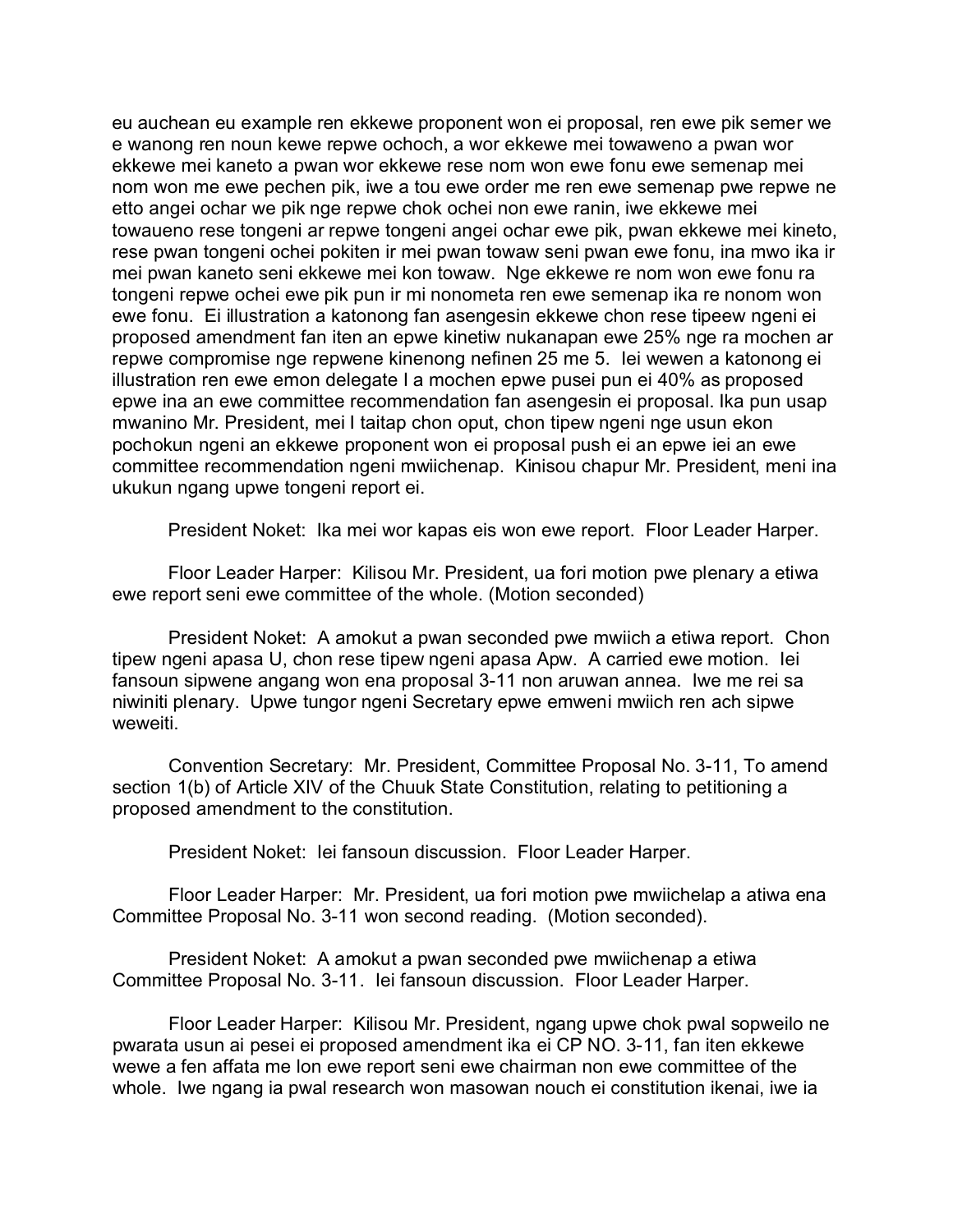pwal kuna pwe mei wor eu provision me lon ewe article a wenengeni pekin executive are pwal legislative iwe a fen affata lapalapaen are aukukun percentage epwe tongeni kawor ren recall ren Governor me Lt. Governor are members of the Legislature iwe met ia kuna pwe ewe percentage requirement ren na eu process, iwe efen kukkun seni 25% pwe ren Governor echok 15% e require ini an aramas repwe recall ini ewe Governor iwe a tongeni tou ika pwe mei ponueta unusan masowan ekkewe requirement. Lon ai ia nenengeni pwe katoun emon Governor ika Lt. Governor ika members of the Legislature ekon auchea me mwan ei proposed amendment ngeni masowan ei constitution. Met popun me wewen e auchea pun fansoun aramas repwe atou ewe emon nouwiis ren Governor ika Lt. Governor ika members of the Legislature, iwe ngang mei kuna pwe epwe esilipato osukosuken ewe state government, epwe esilipato osukosuken lefinen aramas, iwe chommong sakkopaten osukosuk mei tongeni tota iwe ina mwo nge ekkewe framers rechok watiw won 15%. Iwe nge ei proposed amendment through popular initiative use mwo kuna ew alal ei state government epwe ani osukosukan, use pwal kuna an aramas repwe fifiu fongon ika ekkoch aramas ra propose ew amendment through that process, nge ewe ew mi fen anukumong pwe nonomun chon Chuuk ma sise kon pwal liel weweiti ekkei angang an chon Merika, kich mi kan fen muttir ika pwe a fis och mettoch ngeni aramasach, iwe nge yet as I said ekkewe framers of the constitution refen okukunatiw chok won 15, e kisikis seni ewe 25, iwe ina mine uwa nenengeni pwe eli emi auchea an epwe wor ew proposed amendment through public inisitive nge epwe fen kisikis seni 15% pwe ese wor ousukosuk ngeni ach ei government, ese pwal wor ausukusuk ngeni nefinen aramas, ika fen nonomun aramas. Ren na wewe Mr. President ia fokkun tutungor non kechiwen netipei ngeni kemi delegates meinisin lon ami oupwele fitiei le passini ei proposed amendment ngeni constitution pwe epwe lamot ach sipwe ereni aramas pwe iei ami pwal ewe right ami oupwe tongeni aea lon fansoun me fanousn, nge repwe tongeni aea pwe mi mecheres, nge ika sa erenir pwe iei ami ei pual pwung oumi pwal tongeni aea, nge sa aweiresir, iwe pwal liwiliti chok ewe pik ekkewe mi towawolo rese tongeni repwe ochei. Kilisou chapur.

#### Mr. President Noket: Chairman Setan,

Chairman Setan: Kilisou ngonuk Mr. President me delegates meinisin, ngang mi wor ai comments won ei proposal on final reading, pokiten ewe awewe seni ewe chairmen-un COW, a affata pwe ei proposal mi usun epwe chow ngeni ekkewe proponent iwe pwal at the same time mi pwal aweweni pwe mi pwal wor ekkewe rese ien tipeew ngeni, ekkoch ai luku pun napengeni leich si mi sani epwe wor kasiwil, pun lon ewe awewe pwal fiti ekkewe awewe seni ekkewe proponent meinisin mei pung, napwa ew ren an epwe tongeni atawei ai anean pwe sipwe ekis achchou ngeni ewe proponent nge pwal ekis ngeni ekkewe rese tipeew ngeni, lon na wewe Mr. President ngang uwa tingor pwe ach we, ika fori motion pwe ewe rules of e requireni written amendment epwe saspen ren. Second.

Mr. President: A mwokut a pwan second pwe ewe rule e requirini amendment epwe in writing epwe mwo suspended, ren an epwe wor amendment orally, Chairman Setan.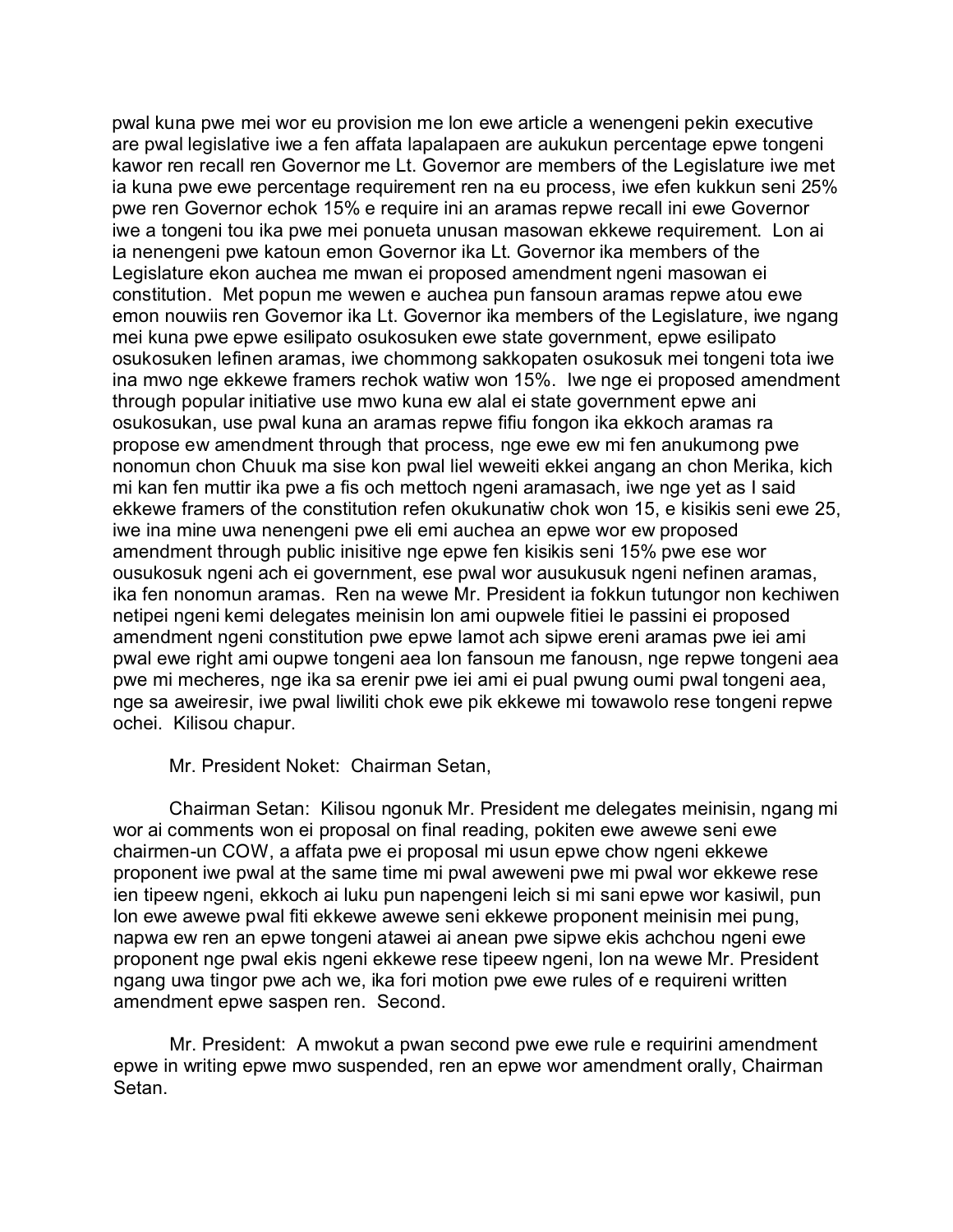Chairman Setan: Kilisou Mr. President, lon ai we awewe,--

Mr. President: Omusalo sipwe, asoso mwich.

Mwich a asosono. Mwiich a pwal soposopono.

Mr. President : Sipwe vote won ewe motion, motion ika mi tipeew ngeni, chon tipeew ngeni ewe motion apasa U, chon rese tipeew ngeni apasa Apw, a carry ewe motion, ka tongeni re-statini om na motion, iko o amendment.

Chairman Setan: Kilisou Mr. President, si poraus won 25%, a pwal wor awewe seni floor leader pwe ewe 15% meni epwe kukkun seni, lon na wewe ngang ia fori pwe floor amendment epwe kasiwil seni 5% ngeni 10%.

Mr. President: A mwokut a pwal second pwe ewe 5% epwe amended ngeni 10%. Iei fansoun discussion won ewe amendment. Chairman Mino.

Chairman Mino: Ngang uwa mwo yield ai we floor ngeni Floor Leader pwe I ekon neuomong ne kori itom.

Mr. President: Floor Leader.

Floor Leader Harper: Kilisou chapur Mr. President, upwe pwarata mefiei won ewe akkesiwil seni 5 ngeni 10, ai use fokkun tipeew ngeni, alongolong chok won ew popun me wewen, popun me wewen ai ise tipeew ngeni pun usun nge mi nom nefilen weires me mecheres, iwe ia awewen ngeni emon aramas ika emon mwan a ekieki pwe I emon souleng, nge mi chok chiwen mwochiti fonufan, iwe met a for, a resin purata pechen lang, nge pwal efoch won ei fonufan, iwe a weires pwe a puta ikan nge putiw ikan, are sipwe fen pwal fori ew line iwe a ipwelo ikan, ipwelo ikan, a fetal a fet, a tingaw le fetal, pun mi mecheres nge mi pwal riaffou, kilisou chapur.

Mr. President: Chairman Setan.

Chairman Setan: Kilisou esap pwal ren ai ipwe anini, nge mi pwung met ewe floor e era, ngang I mochen sipwe iei, ekkewe chon mochen repwe etta lang, ekkewe chon mochen re lom fan, iwe I mochen sipwe lom, ekkewe re chiwen akiek, ika repwe eta won ika repwe etiw fan. Kilisou.

Mr. President: Ese pwal wor discussion. Ika ese wor discussion sipwene uttut won ena amendment, ewe amendment, Chairman Stephen.

Chairman Stephen: Kinisou chapur Mr. President, me mwen ach sipe vote won ena men, ngang upwe chok pwan wanong mefiei won ena issue ena proposal, ika e wor kofesen, ngang emon mi wor ai reservation won ena proposal ngeni ena men anongonong won ekkei wewe, tirow won ewe Floor ren an illustratini ika use ewe remover ika recall of the governor, ekkewe nouwis, as compare ngeni ei petition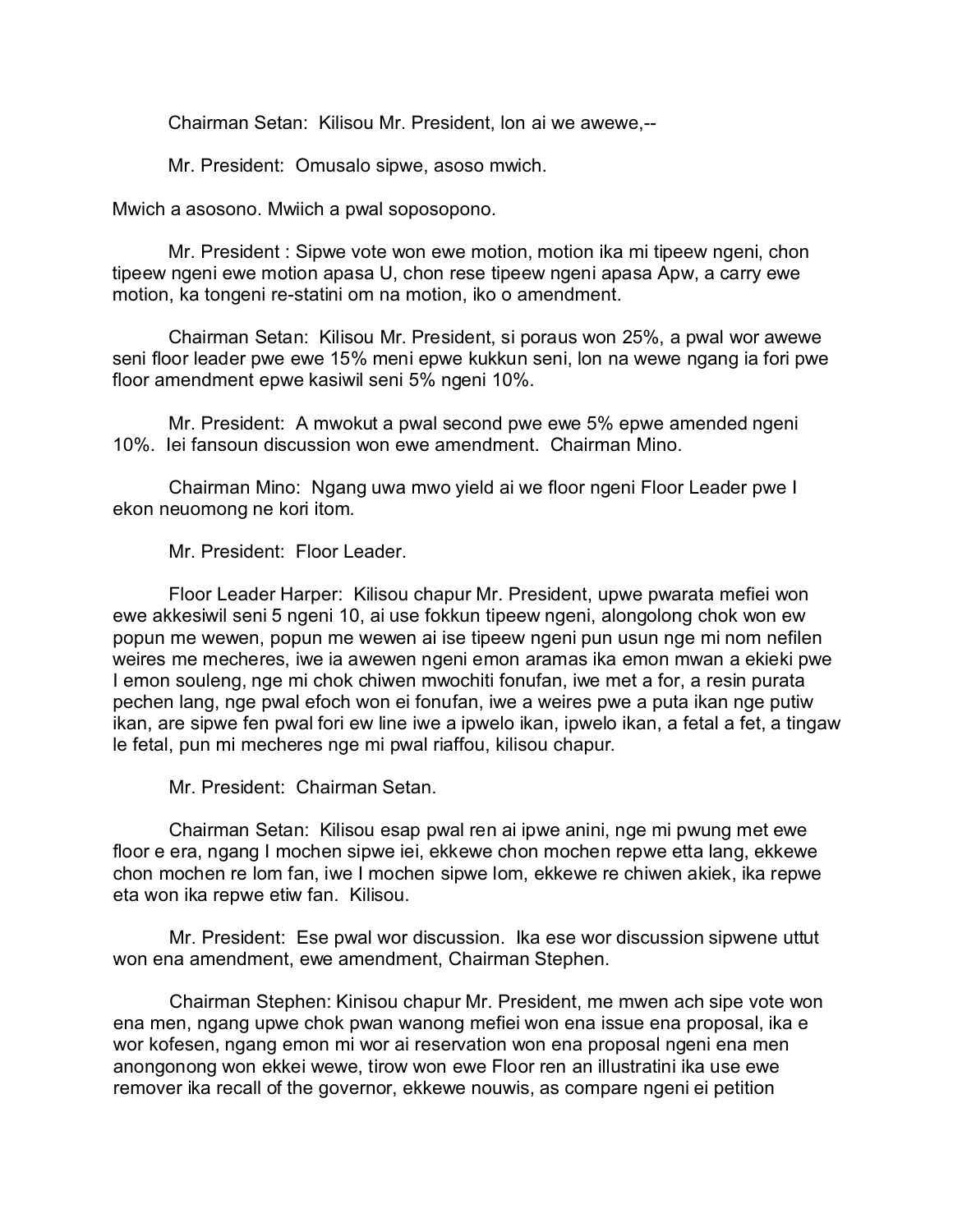employee popular inisitive pwata epwe sokofesen pwata epwe mecheres removing of the governor ika senator nge epwe to weires amendment ren popular inisitive, me rei mi wor wewen me nukun ai use reference ngeni Journal, mi wor pwan ma I ewe impeachment process ren removing of nouwis me met, nge ren amendment ngeni constitution iwe ita ma nouch kewe framers re ekieki esea mecheres ach feinfein-no non ekkei fansoun as time passes on, iwe society epwe fen I become more complicated, I think much of the people epwe pwan wesewesen pochokuneno ina nge epwe wor ach ei system si fori an esap ma kon pwan mecheres osukosuken ei Supreme Law non ach ei Constitution, me rei population a increases so does the demands of society me metekan political issues epwe pwal weiresino, aramas ra tipachemeno, epwene men ma mecheres ami imput lon ach ei system of government. Nge ngang won inisi an epwe chok fat lon record pwe ngang mi wor, u chok mochen current language. Kinisou Mr. President.

Mr. President: Floor Leader Harper,

Floor Leader Harper: Kilisou Mr. President, lon ewe wewe delegate Stephen a pwarata, iwe wewen pwe I ese mwo supportuni ewe akkesiwin seni 5 ngeni 10 ika met?

Mr. President: Met ma om reading, usun. Iwe ika ese chiwen wor memef sipwene uttut won ewe motion ika ewe amendment, ewe akasiwin ngeni ewe 5% ngeni 10%, chon tipeew ngeni ewe amendment apasa U, chon rese tipeew apasa Apw, sipwe pwal uttut sefan, chon tipeew ngeni ewe amendment an epwe akasiwin ewe 5% ngeni 10% apasa U, chon rese tipeew apasa Apw, division of the convention. Iwe sipwene katipow, chon tipeew ngeni, met om na osupwang floor leader Harper?

Floor Leader Harper: Me mwen ach sipwe vote, io kewe rese aitieta pour, titipei pwe nouch rules e era silent means negative.

Mr. President: Iei fansoun swipe ne aitipow, chon tipewe ngeni ewe motion an epwe siwin ewe 5% ngeni 10% aiteieta poumi. 4, fomon, chon rese tipew ngeni aitieta poumi, chom rese uttut,

Secretary Paul: Mr. President, chon tipew ngeni, nimon, 5 chonrese tipew ngeni, fomon 4, emon ese uttut. Mr. President, ika en mi pual vote pun en mi tipew ngeni, iwe chon aitieta pour ngeni tipew ngeni, onomon 6, chon aitieta pour ngeni rese tipew ngeni, fonmon 4, chon rese aitieta pour emon 1.

President Noket: a carry ewe motion,

Mwich a mo asosono, Mwich a pual ninwinsefan.

President Noket: Soposopono won unusen ewe Proposal fiti ewe amendment mi pachenong, ewe 10%, ika mi chiwen wor an mwich discussion won ewe Proposal fiti ewe amendment.

Chairman, Mino.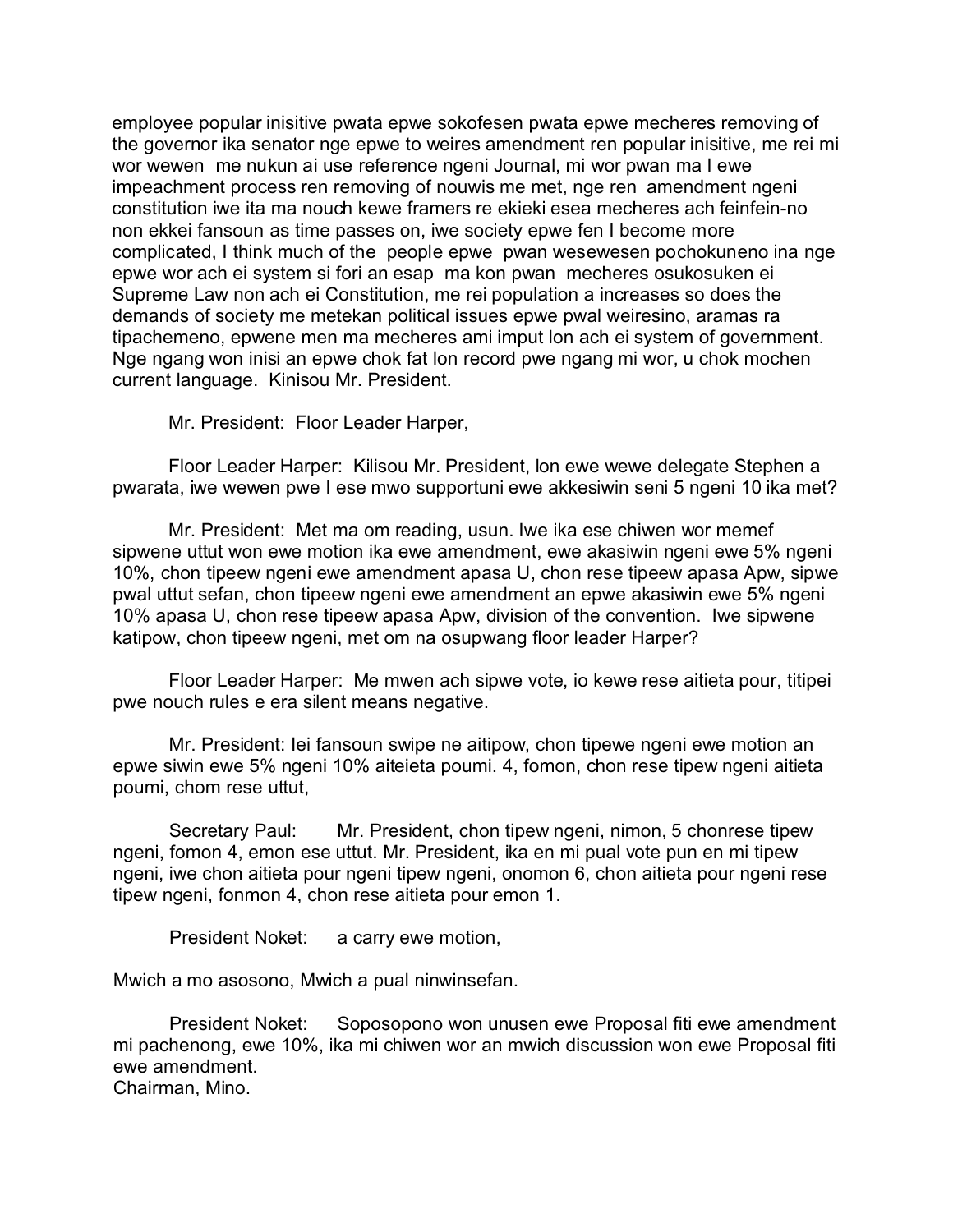Chairman Mori: Kinisou Mr. President, ngang ii upwe pual chok uwei pual ekis ai memef ren met ewe floor leader a wanong me mwan, pwe ewe pig iei anom nukanapwen fonu, ok ewe fonu nukanapwen ekkewe ruu fonu, iwe ufen pual ii ekieki ika epwe fen ngawono, ponowno ewe pig. Iwe, nge ewe chon conforting thought, a ekis mecheresino mwe mwen ewe 25%, ina ren ii uwa tingor sipwene koukutiw poraus won ei me, sap ew motion ei pwe ew chok tingor. Kinisou Mr. President.

President Noket: Floor Ldr. Harper:

Floor Ldr. Harper: Mr. President, kinisou Mr. President, e pwarata mefiei won ei Proposal as amended, ai uwa fokkun ani tipemwaramwaran pokiten ia nenengeni a fis non ei fansoun, a usun nikinikin ewe uwekisin non bible ei era cool, warm, pwichipat, ika pwe emon souneng a pwichipat, iwe met bible eura? Epwe kikiu me non awan emon newe, ina pwata uwa weires ren pwe ifen mochen epwe weires, weires, mecheres, mecheres, nge ei a nonom non na uwekisin, pwichipat weires, mecheres, kinisou.

President Noket: Del. Williander

Del. Williander: Kinisou Mr. President, ita upwe chok ii pual poraus ekis, met popun ai we fiti ewe 5% ese siwin ai ekiek, use sinei ika epwe sokkono mefiei seni delegates meinisin, nge ew popun me wewen, ufen sani aramas repwe mecheres, nap seni an aramas repwe weires, ita io epwe sani weires, meinisin sani mecheres, ina popun me wewen merei, ufen suuk ngeni aramas sise sinei nonomun nesor me ponon, met epwe fisingeni masowen non nouch ei constitution, sisap sinei met epwe ekkesiwin me non, esap chiwen tongeni, nge epwene weires fanasengesin, aramas rese tori mon percentage. Inapun ngang u fiti ai we collgeaue, ren floor leader, Harper, ne nomutiw won ewe 5%, kinisou chapur.

Mwich a mo asosono, mwich a pual niwinsefan.

Pesident Noket: Mwich a soposopono discussion won ewe, Proposal fiti amendment, Chairman Sitan.

Chairman Sitan: Kinisou Mr. Persident, upwechok, ika sii pwar ngeni mwich ren ekkewe anapanap are iwe e fiti ai ei 10% ukukun chon repwe tongeni petitionni chochon pwe 3,700. iwe ika e fiti ewe 25%, met ren ei current word iei, 9,400.00, non na wewe ai nuku a men chow ren ei ikkenai, ewe amendment ouwa dapinanong non fite percent wate almost 70%, kiniou.

President Noket: Floor Leader Harper

Floor Leader Harper: Ia fori motion pwe a koukutiw discussion.

President Noket: A mokut a pual second, pwe a koukutiw anini won ewe Proposal. Chon tipew ngeni pwe a koukutiw anini, apasa UU, chon rese tipew ngeni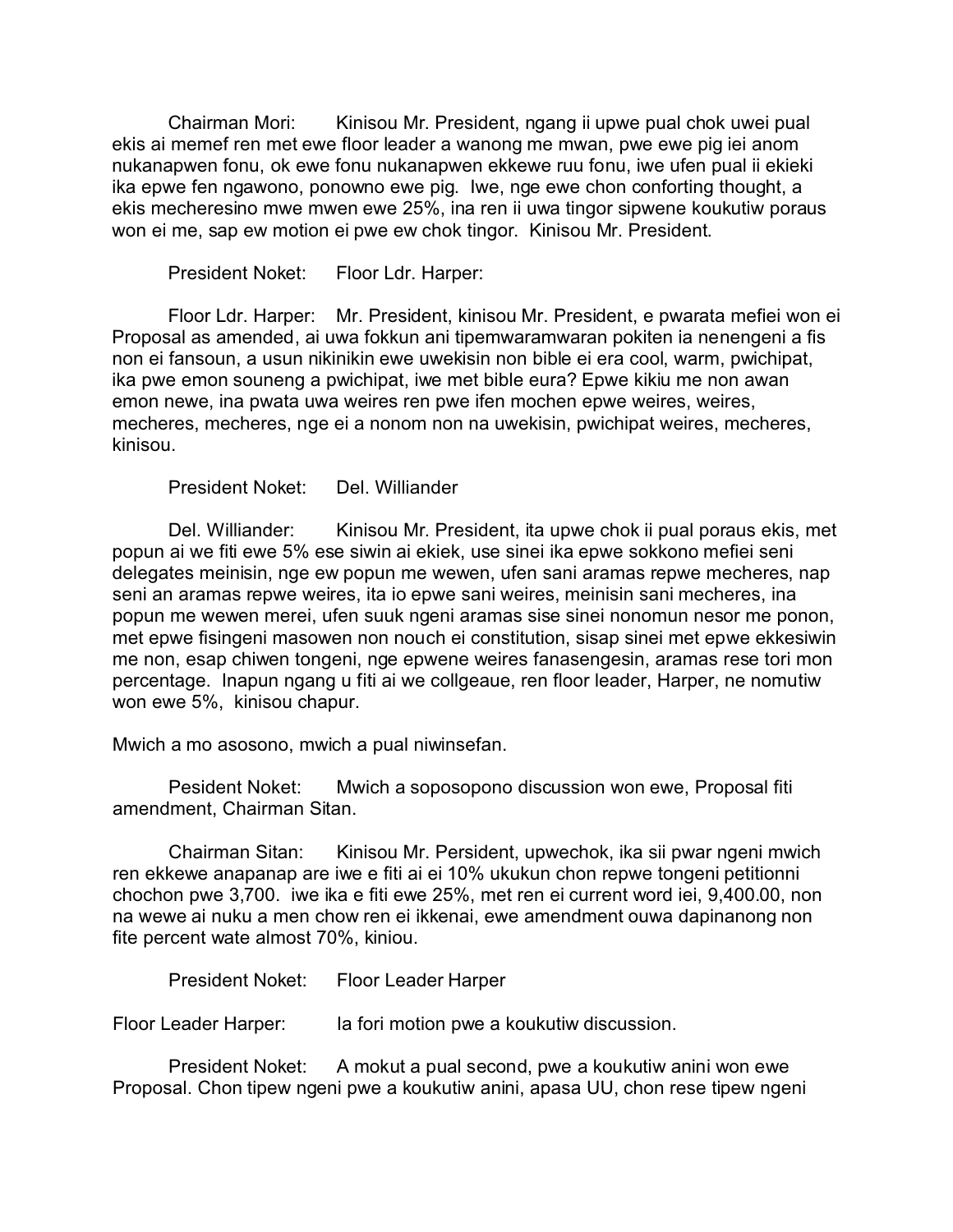apasa apw. A kaukutiw anini won ewe motion, iei fansoun sipwene uttut, Upwe tingor ngeni ewe secretary epwe ne koko it, chon tipew ngeni repwe apasa, uu chon rese tipewe ngeni repwe apasa apw, ika io ese uttut iwe epwe go to the negative. Met om na osupwang Del. Sirom.

Del. Sirom: Fan fitu epwe koko iten emon?

President Noket: Fan ruu, poputa secretary ne koko it.

Secretary Paul: Mr. President, pungu uttut won Committee Proposal No. 3-11, chon apasa yes 6, chon apasa apw 1, chon rese uttut, iwe 4 rese uttut, remi chon silent ar uttu.

President Noket: Ese pass ewe proposal, sipwe soposopono ach angang, Chairman Mino,

Chairman Mori: Omusano Mr. President, ren an epwe clear ngeni ei second reading, an epwe tongeni pass?

President Noket: Ten 10,

Chairman Mori: Kinisou chapur, ena mi chok pual pachenong ika ena mi pual chok include ekkewe fourteen 14, ren ewe 14 delegates congress. Kinisou

President Noket: Sipwene angang won item 7 won na order of business. Standing Committee Reports No. 3-04. met om na osupwang floor,

Mwich a asosnono, mwich a pual niwin sefan.

President Noket: Iei kich mi nom won SCR. No. 3-04A, floor leader Harper,

Floor Leader Harper: Kilisou Mr. President, use kon lien weweiochuiti ika, sa mochen sipwele pual aniwini ei report ika?

President Noket: Met mefien mwich? Chairman Stephen

Chairman Stephen: Kinisou Mr. President, ngang upwe fokkun tirow woch meinisin, pual fiti omusomusen weiresin ach sipwe weweiti ei report, nge upwe pual pwarata ennetin ach achocho ngeni an epwe nikinikoch me mwen mesach, nge esap pual iei ururun turun tipen ach we committee an epwe aweiresi, nge anongonong won, the situation, ika complication won ekkei issues re address non ei Judiciary Branch, ika oupwe read in its entirety, iwe they're inter related. From section 1 all the way down to the last section. Mostly Section 5, Section 7, Section 9, you cannot address one separate from the other base on ekkei three Proposal e face-ini ei Convention. Akaewin, for instance, 3-04 Delegates Proposal, I'm sorry, omusano uwa out of order.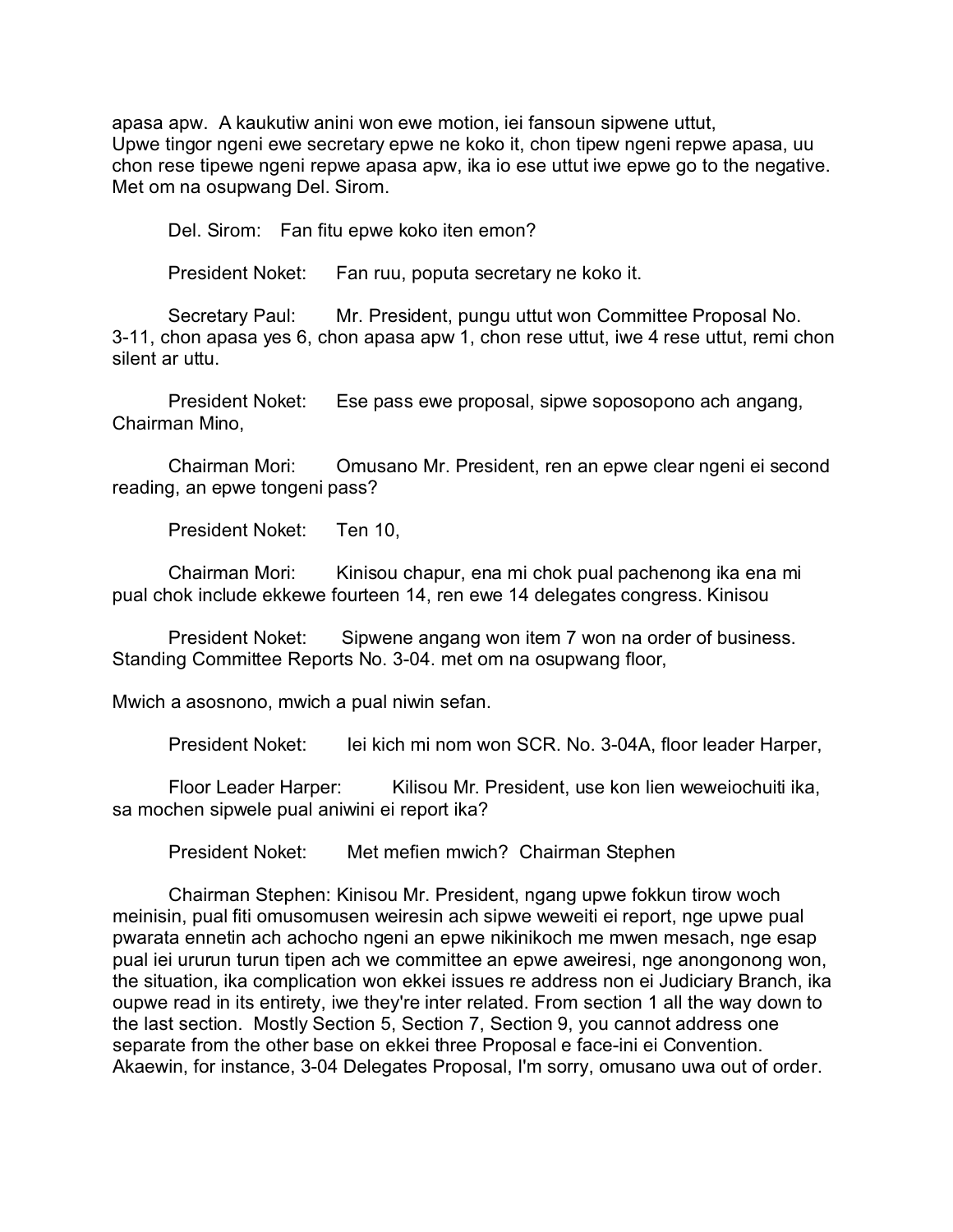President Noket: Sipwe asoso.

Mwich a asoso. Mwich a puan niwinsefan.

Presient Noket: Mwich a popusefanita. Floor Leader Harper.

Floor Leader Harper: Kilisou chapur Mr. President, are esap puan wor tipengaw meren ewe committee, uwa fori motion pwe ei report epwe ne mo pual niwinsefaliti ewe committee. Second.

President Noket: A mokut a puan second pwe ei Committee Report epwene mo puan niwinsefaniti ewe committee ar repwe angang won with the instructions ar repwene combineni nour we proposals won eu, proposals nge re submit fengen me ewe report ach sipwe tongeni angang won. Chon tipee ngeni ewe motion apasa U. chon rese tipeew ngeni apasa Apw. Aketiw ewe motion. Ei Committee Report epwe niwiniti ewe Committee ar repwe angang sefan won. Iei sipwe ne angang won ewe Standing Committee Report 3-16, Secretary kopwe mwo emwenikich won ena Committee Report.

Secretary: Mr. President Standing Committee Report 3-16 fan asengesin an omw we committee won General Provision angang won Delegate Proposal 3-17, ina mi afatetiw titleun lon ena report. Puan pusin met kokotun an recommendation me an angang.

President Noket: Kose mochen kopwe apasa sefani metewe ke apasa, Secretary. Ika ka echik.

Secretary: Mr. President Standing Committee Report 3-16, a aporausa an omw we committee won General Provisions angang won Delegate 3-17.

Chairman Nifon: Mr. President.

President Noket: Chairman Nifon.

Chairman Nifon: Mr. President uwa fori motion pwe mwich epwe angang won Standing Committee Report No. 3-16.

President Noket: Ese wor e secondni ewe motion?

Del. Sirom: Second.

President Noket: A mokut a puan second pwe mwich epwe etiwa an epwe angang won SCR No. 3-16, iei fansoun discussion. Chairman Nifon.

Chairman Nifon: Kilisou Mr. President, usun met a fen afat seni nouch we Chief Secretary won ena report fan asengesin ar repotei omw committee won GP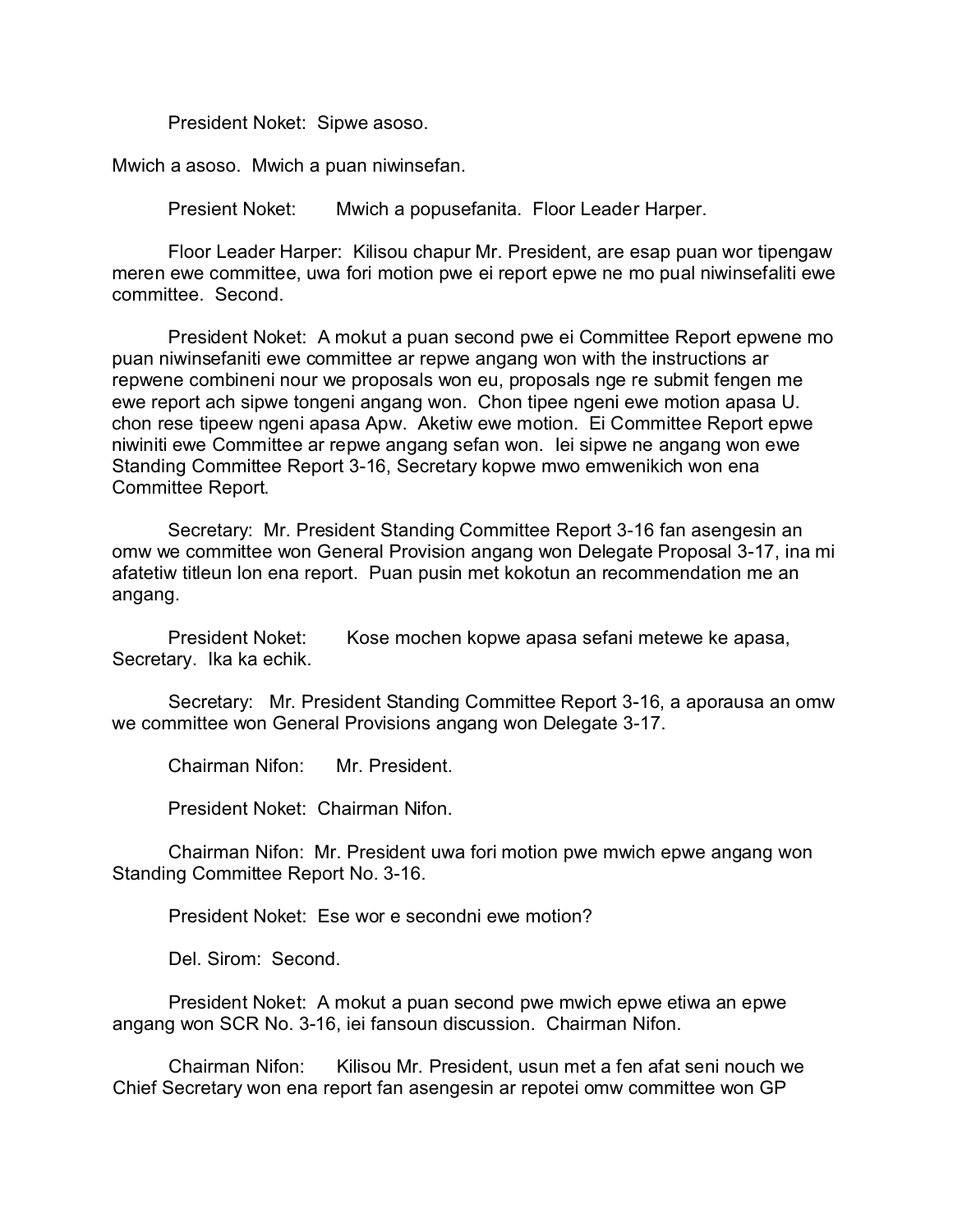angang won ena eu Del. Proposal 3-17. Ewe ra pacheta eu section - minafon section non Article 11, non nouch uwe Constitution non Chuuk, an epwe aworata ew pekin Chuuk Marine Commission, an epwe sokurioni sap, sokurioni och, sokurioni fourup, non ew me ew ekkewe Municipality, Mr. President, emon me emon ekkewe delegates member repwe nenengeni ena report, met emon me emon member a mefi nge epwe wanong, epwe aochueno ach na report, ach we Committee mi etiwa, ina popun ngang ua - kinisou chapur Mr. President.

President Noket: Chairman Rosokow.

Chairman Rosokow: Ena intentonun ena proposalna 3-16 echok kapsasen tideland. Ese pual kapasen Muto, ese pual kapasen Ooch, iwe weti pwe upwe - en report a ekis expand won ekkena, nge oupwe weweiti ren ena intention. Ena intention echok focus won tideland. Tideland -lolo -lolo chok nge esepwal angolo won ooch me muto.

President Noket: Chairman Stephen,

Chairman Stephen: Kinisou Mr. President, ese net ika nei ei Constitution e mwan ika, an ei era to enact Section 10, under Article 11.

President Noket: Ewer, mei wor ena sokofesen, e era Section 10, nge esewor Section 10, non na Article 11, ena Article 11, echok mwuch won section 7, nge mi wor pual ekkewe Proposals me akkomw. Ewer, Chairman Nifon,

Chairman Nifon: Mr. President, mei wor, mei wor fitu Proposal mi katonog seni ewe introducer Delegate Rosokow, mei oku ngeni ena Article 11, e pacheta minafon Section 8, 9, 10, 11. Ena 3-17, ina e wenengeni om we Committee won General Provison. Ach nuku pwe epwe pual wor ekkewe, mei wor pual ekkewe fitu delegates proposals mei ai pual nuku pwe mi pual sokono, ita ururun ita epwe fen chon consoledated into one. Om we Committee re fori ew me ew seprate.

President Noket: Mwich epwe mo pual ekis asoso.

Mwich a asosono, mwich a pual niwinsefan.

President Noket: Mei pung, mi wor, iei fansoun soposopono discussion won ewe Report, Floor Leader Harper,

Floor Leader Harper: Kinisou Chapur Mr. President, ai nuku ei report a men fatafatoch, nge amo ita esap wor tipengaw, nge uwa aukatiw poraus won. Second.

President Noket: A mokut a pual second pwe a koukutiw anini won ewe report, chon tipew ngeni ewe motion apasa uu, chon rese tipew ngeni apasa apw, a koukutiw anini won ewe report. Chon tipeew ngeni - omusano a ketiw ewe report.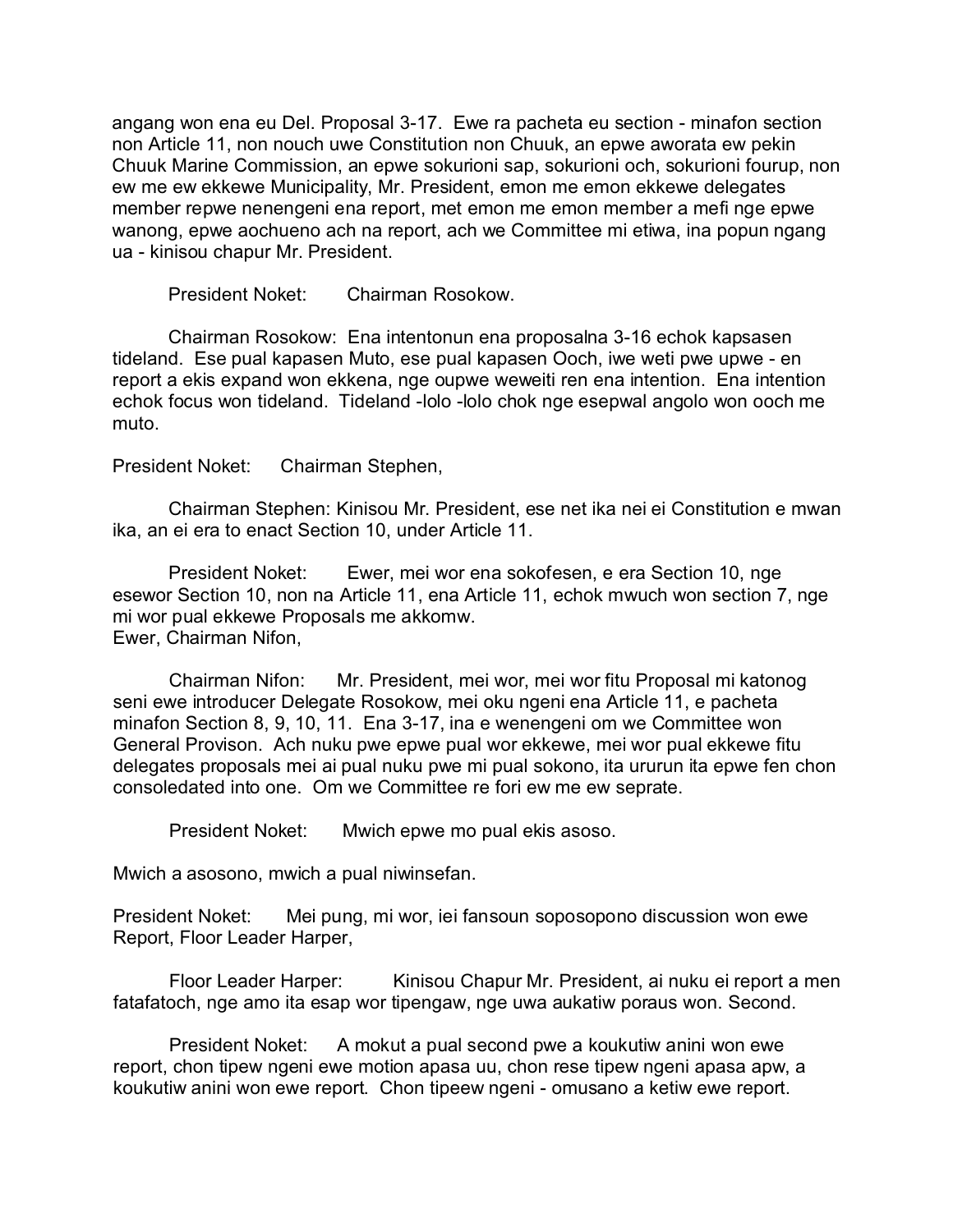Sipwe angang won Committee Report .NO. 3-17. Sipwe mwo asoso.

Mwich a asoso. Mwich a puan popousefan.

President Noket: Sipwene vote won ewe motion ren a koukutiw anini sipwene vote won we report. Chon tipeew ngeni pwe mwich a etiwa ewe Committee Report No. 3-16, apasa U, chon rese tipeew ngeni apasa Apw. Akatiw ewe Committee Report No. 3-16. Iei sipwe ne angang won Standing Committee Report No. 3-17, secretary kopwe mwo puan aneani ika emweni mwich, ren na Committee Report.

Secretary Paul: Mr. President, Committee Report No. 3-17, a porausa an omw we committee won Governmental Structure and Functions angang won ekkewe Del. Proposals mi assign ngeni won ewe Legislative branch ren DP38,39, 40, 49, 53, 54, 62, 70, 77.

President Noket: Chairman Stephen.

Chairman Stephen: Mr. President, ua fori non motion pwe mwich epwene etiwanong ei report ach sipwe angang won. Second.

Presient Noket: A mokut a puan second pwe mwich a etiwa an epwe angang won ei Committee Report No. 3-17.

Floor Leader Harper: Mr. President.

President Noket: Floor Leader Harper.

Floor Leader Harper: Kinisou chapur Mr. Presient, ewin umochen upwe pwarata ai fakkun mwareiti me ingeiti ei report an a tongeni combineni ukukun 1,2,3,4,5,6,7,8,9, tiwacho proposal. Iwe ua fakkun puan ingeiti me mwareiti chon ewe committee ren ar nikitu, angoch ne fori wiser mi akuno seni ei convention. Ina popun ngang won unikapei ika mwo ese naf ai aleani ei report, nge pokiten ai tongei ei committee lon ar achocho, me likitu, uwa fakkun alean pwe amwo mwichelap repwe pual fiti ewe committee ne passni ei report mi fakkun langatatam. Kilisou chapur.

President Noket: Soposopono chok poraus won ewe report. Floor Leader Harper.

Floor Leader Harper: Mr. President, ai luku chommong me leich sia fakkun mefi apwangapwang, ina popun ika esap wor tipeengaw, uwa fori motion pwe a koukutiw poraus won ei report. Second.

President Noket: A mokut a puan second pwe a koukutiw anini won ei proposal, ei Committee Report. Chon tipeew ngeni ewe motion apasa U, chon rese tipeew ngeni apasa Apw. Aukutiw anini won ei Committee Report. Iei fansoun sipwene utut. Chon tipeew ngeni pwe mwich a etiwa CR No. 3-17, apasa U, chon rese tipeew ngeni apasa Apw. A ketiw ewe CR No. 3-17.